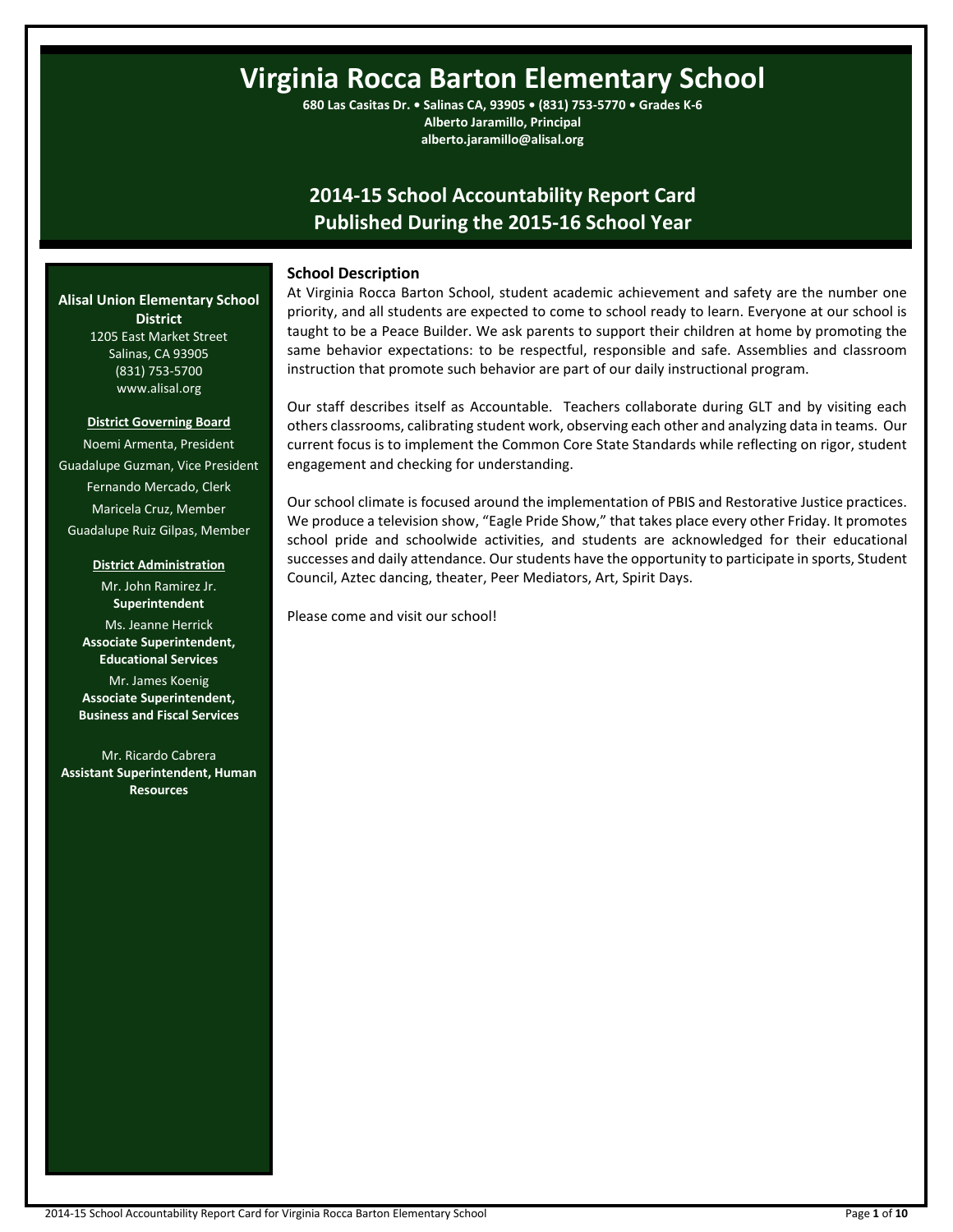# **About the SARC**

By February 1 of each year, every school in California is required by state law to publish a School Accountability Report Card (SARC). The SARC contains information about the condition and performance of each California public school. Under the Local Control Funding Formula (LCFF) all local educational agencies (LEAs) are required to prepare a Local Control Accountability Plan (LCAP), which describes how they intend to meet annual school-specific goals for all pupils, with specific activities to address state and local priorities. Additionally, data reported in an LCAP is to be consistent with data reported in the SARC.

- For more information about SARC requirements, see the California Department of Education (CDE) SARC Web page at http://www.cde.ca.gov/ta/ac/sa/.
- For more information about the LCFF or LCAP, see the CDE LCFF Web page at http://www.cde.ca.gov/fg/aa/lc/.
- For additional information about the school, parents/guardians and community members should contact the school at (831) 753-5770 or the district office.

| 2014-15 Student Enrollment by Grade Level |                           |  |  |  |
|-------------------------------------------|---------------------------|--|--|--|
| <b>Grade Level</b>                        | <b>Number of Students</b> |  |  |  |
| Kindergarten                              | 148                       |  |  |  |
| Grade 1                                   | 112                       |  |  |  |
| Grade 2                                   | 109                       |  |  |  |
| Grade 3                                   | 111                       |  |  |  |
| Grade 4                                   | 112                       |  |  |  |
| Grade 5<br>84                             |                           |  |  |  |
| Grade 6                                   | 62                        |  |  |  |
| <b>Total Enrollment</b>                   | 738                       |  |  |  |

| 2014-15 Student Enrollment by Group    |                                    |  |  |  |
|----------------------------------------|------------------------------------|--|--|--|
| Group                                  | <b>Percent of Total Enrollment</b> |  |  |  |
| <b>Black or African American</b>       | 0.3                                |  |  |  |
| Asian                                  | 0.3                                |  |  |  |
| Filipino                               | 0.4                                |  |  |  |
| <b>Hispanic or Latino</b>              | 83.9                               |  |  |  |
| White                                  | 0.1                                |  |  |  |
| <b>Socioeconomically Disadvantaged</b> | 95                                 |  |  |  |
| <b>English Learners</b>                | 82.4                               |  |  |  |
| <b>Students with Disabilities</b>      | 5.3                                |  |  |  |

# **A. Conditions of Learning**

#### **State Priority: Basic**

The SARC provides the following information relevant to the Basic State Priority (Priority 1):

- Degree to which teachers are appropriately assigned and fully credentialed in the subject area and for the pupils they are teaching;
- Pupils have access to standards-aligned instructional materials; and
- School facilities are maintained in good repair.

| <b>Teacher Credentials</b>                         |        |       |       |  |  |  |
|----------------------------------------------------|--------|-------|-------|--|--|--|
| Virginia Rocca Barton Elementary School            | 13-14  | 14-15 | 15-16 |  |  |  |
| <b>With Full Credential</b>                        | 25 out | 27    | 32    |  |  |  |
| <b>Without Full Credential</b>                     | 0      | 1     | 3     |  |  |  |
| Teaching Outside Subject Area of Competence        | 0      | 0     | O     |  |  |  |
| <b>Alisal Union Elementary School District</b>     | 13-14  | 14-15 | 15-16 |  |  |  |
| <b>With Full Credential</b>                        |        |       | 328   |  |  |  |
| <b>Without Full Credential</b>                     |        |       | 44    |  |  |  |
| <b>Teaching Outside Subject Area of Competence</b> |        |       | n     |  |  |  |

| Teacher Misassignments and Vacant Teacher Positions at this School |  |  |  |  |  |  |  |
|--------------------------------------------------------------------|--|--|--|--|--|--|--|
| Virginia Rocca Barton<br>$13 - 14$<br>$15 - 16$<br>14-15           |  |  |  |  |  |  |  |
| <b>Teachers of English Learners</b>                                |  |  |  |  |  |  |  |
| <b>Total Teacher Misassignments</b>                                |  |  |  |  |  |  |  |
| <b>Vacant Teacher Positions</b>                                    |  |  |  |  |  |  |  |

\* "Misassignments" refers to the number of positions filled by teachers who lack legal authorization to teach that grade level, subject area, student group, etc. Total Teacher Misassignments includes the number of Misassignments of Teachers of English Learners.

# **Core Academic Classes Taught by Highly Qualified Teachers**

| 2014-15 Percent of Classes In Core Academic Subjects<br><b>Core Academic Classes Taught by Highly Qualified Teachers</b>                       |       |     |  |  |  |  |
|------------------------------------------------------------------------------------------------------------------------------------------------|-------|-----|--|--|--|--|
| <b>Taught by Highly</b><br><b>Not Taught by Highly</b><br><b>Location of Classes</b><br><b>Qualified Teachers</b><br><b>Qualified Teachers</b> |       |     |  |  |  |  |
| This School<br>100.0<br>0.0                                                                                                                    |       |     |  |  |  |  |
| <b>Districtwide</b>                                                                                                                            |       |     |  |  |  |  |
| All Schools                                                                                                                                    | 100.0 | 0.0 |  |  |  |  |
| <b>High-Poverty Schools</b><br>100.0<br>0.0                                                                                                    |       |     |  |  |  |  |
| <b>Low-Poverty Schools</b>                                                                                                                     | 0.0   | 0.O |  |  |  |  |

High-poverty schools are defined as those schools with student eligibility of approximately 40 percent or more in the free and reduced price meals program. Low-poverty schools are those with student eligibility of approximately 39 percent or less in the free and reduced price meals program.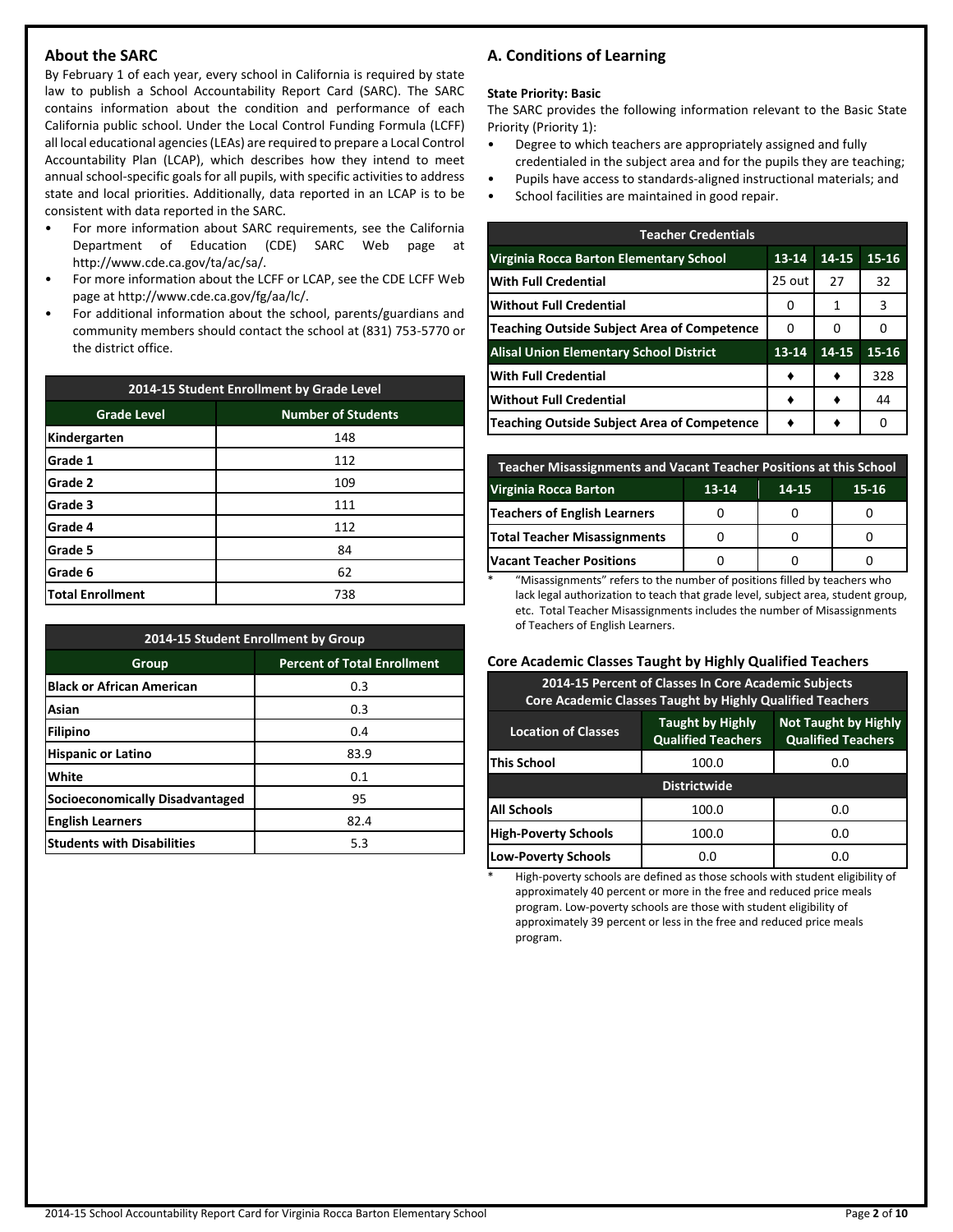# **Quality, Currency, Availability of Textbooks and Instructional Materials (School Year 2015-16)**

In order to support classroom professionals in teaching the Language Arts and Math Common Core State Standards, Engage NY curriculum, in both content areas was recommended and adopted as district curriculum. Both Engage NY Language Arts and Math were piloted and feedback from teachers attested to the ability of these common core resources to meet the requirements of the new common core state standards (CCSS).

In Language Arts:

K-1-2 continued to use Treasures to teach Foundational Skills and use the Engage NY Listening and Learning Domains to address the remaining standards. 3-6 used Engage NY solely to teach all Language Arts standards.

Because Engage NY is not yet available in Spanish, Bilingual Transference classrooms continued to use Tesoros and adapted it as needed to meet the common core state standards.

In Math:

At K-6, teachers used both the adopted Everyday Math curriculum and Engage NY Math, selecting one as their primary resource and the other as a secondary resource.

Bilingual Transference classrooms were able to use the Engage NY Math because student materials became available.

| <b>Textbooks and Instructional Materials</b><br>Year and month in which data were collected: 2014 |                                                                                              |              |  |  |  |  |
|---------------------------------------------------------------------------------------------------|----------------------------------------------------------------------------------------------|--------------|--|--|--|--|
| <b>Core Curriculum Area</b>                                                                       | <b>Textbooks and Instructional Materials/Year of Adoption</b>                                |              |  |  |  |  |
| <b>Reading/Language Arts</b>                                                                      | Engage New York Language Arts-Adopted 2014<br>McMillan / McGraw-Hill, Treasures-Adopted 2010 |              |  |  |  |  |
|                                                                                                   | The textbooks listed are from most recent adoption:                                          | Yes          |  |  |  |  |
|                                                                                                   | Percent of students lacking their own assigned textbook:                                     | $\mathbf 0$  |  |  |  |  |
| <b>Mathematics</b>                                                                                | Engage New York Math- Adopted 2014<br>McMillan / McGraw-Hill,<br>Every Day Math-Adopted 2012 |              |  |  |  |  |
|                                                                                                   | The textbooks listed are from most recent adoption:                                          | Yes          |  |  |  |  |
|                                                                                                   | Percent of students lacking their own assigned textbook:                                     | $\mathbf{0}$ |  |  |  |  |
| Science                                                                                           | Delta Foss- (Kinder-5th grades) - Adopted 2007<br>McGraw-Hill- (6th grade) - Adopted 2006    |              |  |  |  |  |
|                                                                                                   | The textbooks listed are from most recent adoption:                                          | Yes          |  |  |  |  |
|                                                                                                   | Percent of students lacking their own assigned textbook:                                     | 0            |  |  |  |  |
| <b>History-Social Science</b>                                                                     | McGraw-Hill, Vistas-Adopted 2006                                                             |              |  |  |  |  |
|                                                                                                   | The textbooks listed are from most recent adoption:                                          | <b>Yes</b>   |  |  |  |  |
|                                                                                                   | Percent of students lacking their own assigned textbook: 0                                   |              |  |  |  |  |

# **School Facility Conditions and Planned Improvements (Most Recent Year)**

Virginia Rocca Barton School was built in 1988. The school's basic repair needs are taken care of by the maintenance department.

We have one lead (daytime) custodian and two night custodians who keep our facilities clean. All classrooms and rest rooms are cleaned daily. District maintenance staff members repair major building structural problems, remove graffiti, and maintain landscaping on a regular basis.

| <b>School Facility Good Repair Status (Most Recent Year)</b><br>Year and month in which data were collected: August, 2015 |      |                      |      |                                |  |
|---------------------------------------------------------------------------------------------------------------------------|------|----------------------|------|--------------------------------|--|
|                                                                                                                           |      | <b>Repair Status</b> |      | <b>Repair Needed and</b>       |  |
| <b>System Inspected</b>                                                                                                   | Good | <b>Fair</b>          | Poor | <b>Action Taken or Planned</b> |  |
| Systems:                                                                                                                  | Χ    |                      |      |                                |  |
| Gas Leaks, Mechanical/HVAC, Sewer                                                                                         |      |                      |      |                                |  |
| Interior:<br><b>Interior Surfaces</b>                                                                                     | Χ    |                      |      |                                |  |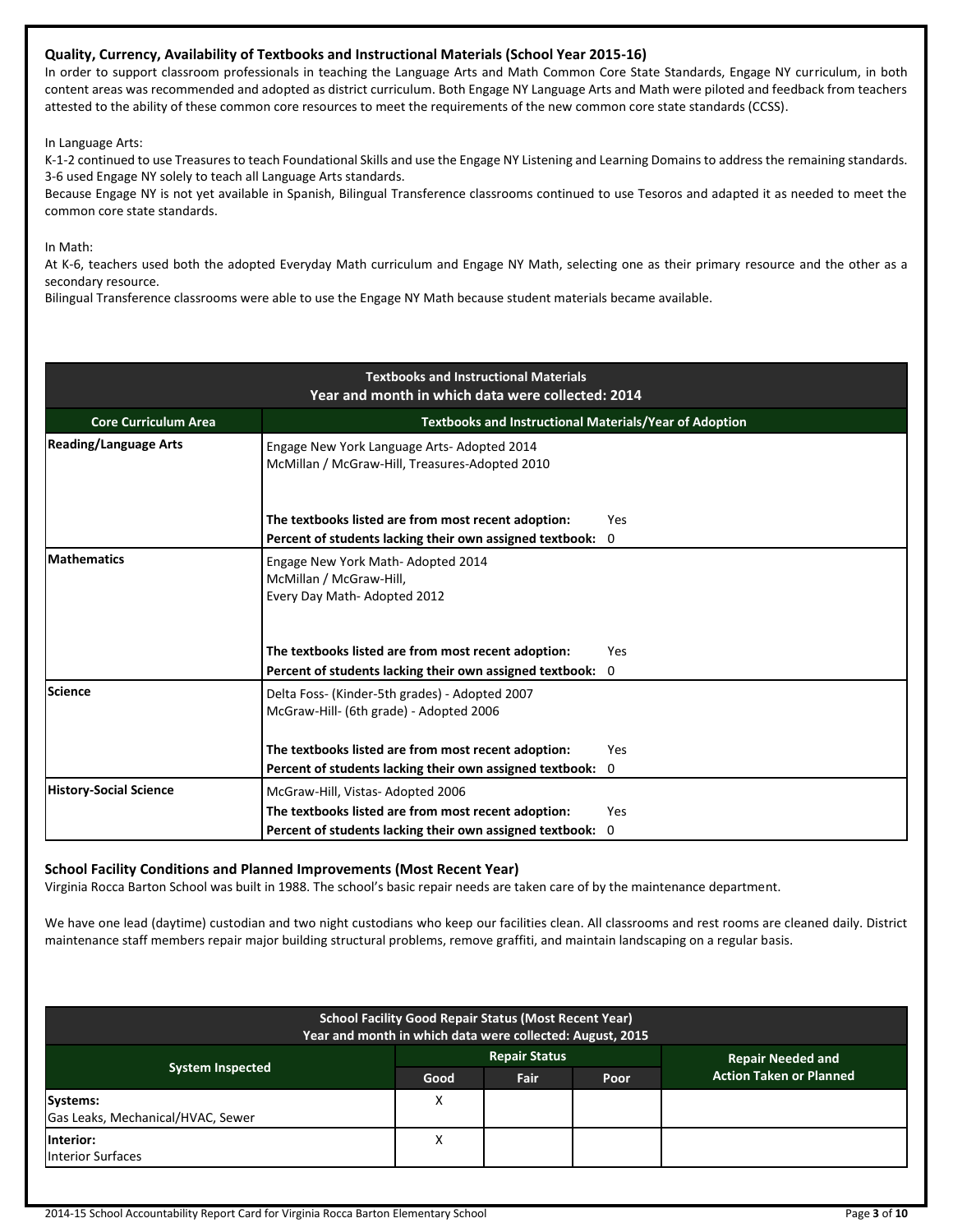| <b>School Facility Good Repair Status (Most Recent Year)</b><br>Year and month in which data were collected: August, 2015 |                       |      |                      |      |                                |
|---------------------------------------------------------------------------------------------------------------------------|-----------------------|------|----------------------|------|--------------------------------|
| <b>System Inspected</b>                                                                                                   |                       |      | <b>Repair Status</b> |      | <b>Repair Needed and</b>       |
|                                                                                                                           | Good                  |      | <b>Fair</b>          | Poor | <b>Action Taken or Planned</b> |
| <b>Cleanliness:</b><br>Overall Cleanliness, Pest/Vermin Infestation                                                       | х                     |      |                      |      |                                |
| Electrical:<br>Electrical                                                                                                 | X                     |      |                      |      |                                |
| <b>Restrooms/Fountains:</b><br>Restrooms, Sinks/ Fountains                                                                | X                     |      |                      |      |                                |
| Safety:<br>Fire Safety, Hazardous Materials                                                                               | X                     |      |                      |      |                                |
| Structural:<br>Structural Damage, Roofs                                                                                   | X                     |      |                      |      |                                |
| External:<br>Playground/School Grounds, Windows/Doors/Gates/Fences                                                        | X                     |      |                      |      |                                |
| <b>Overall Rating</b>                                                                                                     | <b>Exemplary</b><br>X | Good | Fair                 | Poor |                                |

# **B. Pupil Outcomes**

#### **State Priority: Pupil Achievement**

The SARC provides the following information relevant to the State priority: Pupil Achievement (Priority 4):

- Statewide assessments (i.e., California Assessment of Student Performance and Progress [CAASPP], Science California Standards Tests); and
- The percentage of pupils who have successfully completed courses that satisfy the requirements for entrance to the University of California and the California State University, or career technical education sequences or programs of study

| 2014-15 CAASPP Results for All Students |                                                                                     |                 |              |  |  |
|-----------------------------------------|-------------------------------------------------------------------------------------|-----------------|--------------|--|--|
| <b>Subject</b>                          | Percent of Students Meeting or Exceeding the State Standards<br>(grades 3-8 and 11) |                 |              |  |  |
|                                         | <b>School</b>                                                                       | <b>District</b> | <b>State</b> |  |  |
| lela                                    | 23                                                                                  | 20              | 44           |  |  |
| Math                                    | 12                                                                                  | 13              | 33           |  |  |

\* Percentages are not calculated when the number of students tested is ten or less, either because the number of students in this category is too small for statistical accuracy or to protect student privacy.

| <b>CAASPP Results for All Students - Three-Year Comparison</b> |                                                                                                     |        |    |    |                 |    |    |                                                       |    |
|----------------------------------------------------------------|-----------------------------------------------------------------------------------------------------|--------|----|----|-----------------|----|----|-------------------------------------------------------|----|
|                                                                | Percent of Students Scoring at Proficient or Advanced<br>(meeting or exceeding the state standards) |        |    |    |                 |    |    |                                                       |    |
| <b>Subject</b>                                                 |                                                                                                     | School |    |    | <b>District</b> |    |    | <b>State</b>                                          |    |
|                                                                |                                                                                                     |        |    |    |                 |    |    | 12-13 13-14 14-15 12-13 13-14 14-15 12-13 13-14 14-15 |    |
| <b>Science</b>                                                 | 41                                                                                                  | 43     | 30 | 33 | 32              | 31 | 59 | 60                                                    | 56 |

\* Results are for grades 5, 8, and 10. Scores are not shown when the number of students tested is ten or less, either because the number of students in this category is too small for statistical accuracy or to protect student privacy.

| Grade | 2014-15 Percent of Students Meeting Fitness Standards |          |        |  |  |  |
|-------|-------------------------------------------------------|----------|--------|--|--|--|
| Level | 4 of $6$                                              | $5$ of 6 | 6 of 6 |  |  |  |
|       | 19.00                                                 | 8.30     | 4.80   |  |  |  |

Percentages are not calculated when the number of students tested is ten or less, either because the number of students in this category is too small for statistical accuracy or to protect student privacy.

| 2014-15 CAASPP Results by Student Group                        |                                                                        |  |  |  |
|----------------------------------------------------------------|------------------------------------------------------------------------|--|--|--|
| Group                                                          | <b>Percent of Students Scoring at</b><br><b>Proficient or Advanced</b> |  |  |  |
|                                                                | Science (grades 5, 8, and 10)                                          |  |  |  |
| All Students in the LEA                                        | 31                                                                     |  |  |  |
| <b>All Student at the School</b>                               | 30                                                                     |  |  |  |
| <b>Male</b>                                                    | 27                                                                     |  |  |  |
| <b>IFemale</b>                                                 | 33                                                                     |  |  |  |
| Filipino                                                       |                                                                        |  |  |  |
| <b>Hispanic or Latino</b>                                      | 31                                                                     |  |  |  |
| <b>English Learners</b>                                        | 0                                                                      |  |  |  |
| <b>Students with Disabilities</b><br>30                        |                                                                        |  |  |  |
| <b>Students Receiving Migrant</b><br><b>Education Services</b> |                                                                        |  |  |  |
| <b>Foster Youth</b>                                            |                                                                        |  |  |  |

Scores are not shown when the number of students tested is ten or less, either because the number of students in this category is too small for statistical accuracy or to protect student privacy.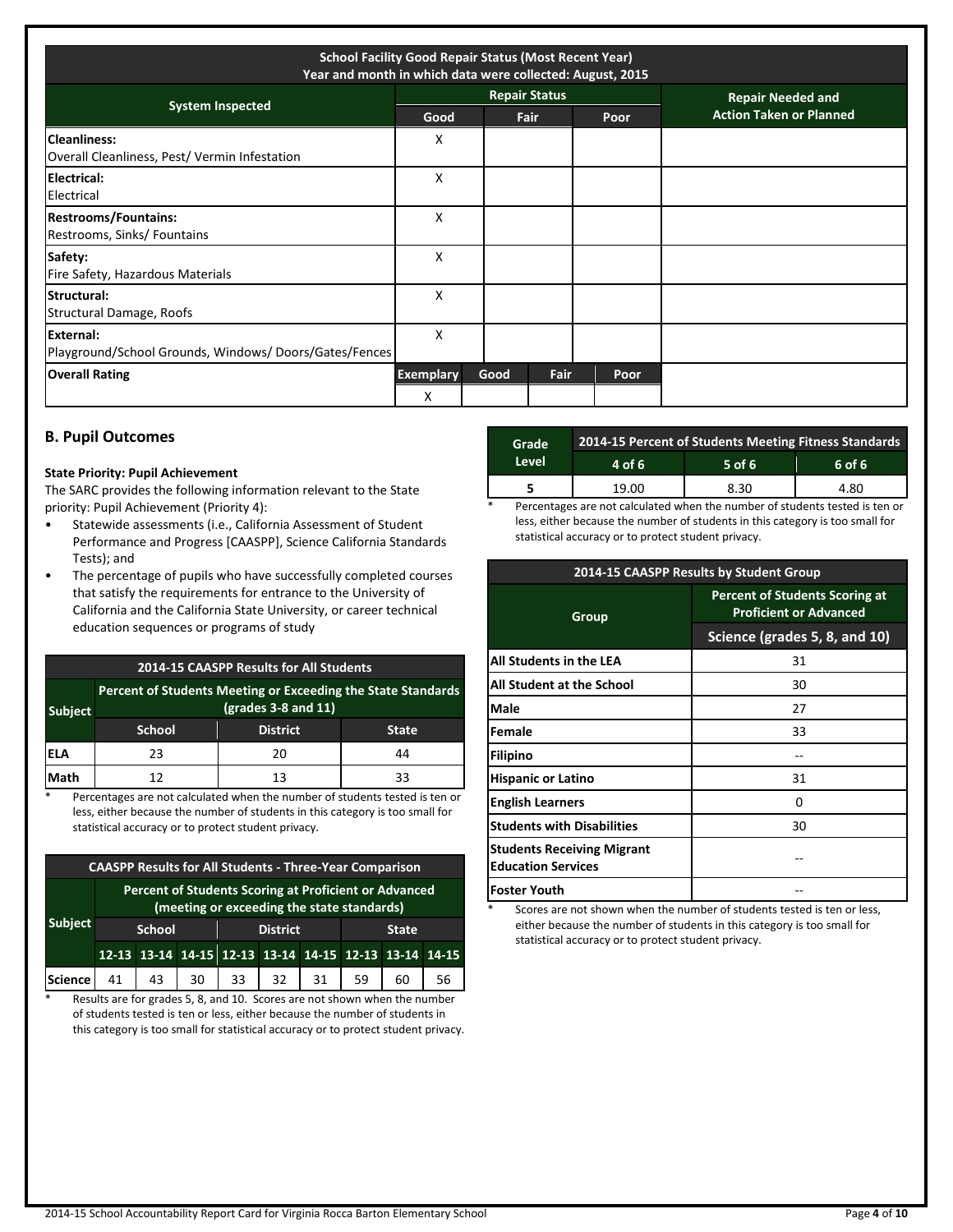|                                                                |                         |                           |                  |                            | School Year 2014-15 CAASPP Assessment Results - English Language Arts (ELA)<br>Disaggregated by Student Groups, Grades Three through Eight and Eleven |                                      |                        |                                                     |  |
|----------------------------------------------------------------|-------------------------|---------------------------|------------------|----------------------------|-------------------------------------------------------------------------------------------------------------------------------------------------------|--------------------------------------|------------------------|-----------------------------------------------------|--|
|                                                                |                         | <b>Number of Students</b> |                  | <b>Percent of Students</b> |                                                                                                                                                       |                                      |                        |                                                     |  |
| <b>Student Group</b>                                           | Grade                   | <b>Enrolled</b>           | <b>Tested</b>    | <b>Tested</b>              | <b>Standard</b><br><b>Not Met</b>                                                                                                                     | <b>Standard</b><br><b>Nearly Met</b> | <b>Standard</b><br>Met | <b>Standard</b><br><b>Exceeded</b>                  |  |
| <b>All Students</b>                                            | 3                       | 111                       | 107              | 96.4                       | 62                                                                                                                                                    | 21                                   | 13                     | 5                                                   |  |
|                                                                | 4                       | 107                       | 104              | 97.2                       | 64                                                                                                                                                    | 20                                   | 9                      | $\overline{7}$                                      |  |
|                                                                | 5                       | 86                        | 82               | 95.3                       | 56                                                                                                                                                    | 21                                   | 18                     | 4                                                   |  |
|                                                                | 6                       | 66                        | 65               | 98.5                       | 14                                                                                                                                                    | 38                                   | 32                     | 15                                                  |  |
| Male                                                           | 3                       |                           | 48               | 43.2                       | 63                                                                                                                                                    | 15                                   | 17                     | 6                                                   |  |
|                                                                | 4                       |                           | 56               | 52.3                       | 68                                                                                                                                                    | 20                                   | 9                      | 4                                                   |  |
|                                                                | 5                       |                           | 41               | 47.7                       | 51                                                                                                                                                    | 29                                   | 17                     | $\overline{2}$                                      |  |
|                                                                | 6                       |                           | 33               | 50.0                       | 24                                                                                                                                                    | 48                                   | 18                     | 9                                                   |  |
| Female                                                         | 3                       |                           | 59               | 53.2                       | 61                                                                                                                                                    | 25                                   | 10                     | $\mathbf{3}$                                        |  |
|                                                                | 4                       |                           | 48               | 44.9                       | 60                                                                                                                                                    | 21                                   | 8                      | 10                                                  |  |
|                                                                | 5                       |                           | 41               | 47.7                       | 61                                                                                                                                                    | 12                                   | 20                     | 5                                                   |  |
|                                                                | 6                       |                           | 32               | 48.5                       | 3                                                                                                                                                     | 28                                   | 47                     | 22                                                  |  |
| <b>Black or African American</b>                               | 3                       |                           | $\pmb{0}$        | $0.0\,$                    | --                                                                                                                                                    | $\overline{\phantom{a}}$             | $-$                    | н.                                                  |  |
|                                                                | 4                       |                           | $\mathbf{1}$     | 0.9                        | --                                                                                                                                                    | $- -$                                | --                     | $\hspace{0.05cm} -\hspace{0.05cm} -\hspace{0.05cm}$ |  |
| <b>Filipino</b>                                                | 3                       |                           | $\mathbf{1}$     | 0.9                        |                                                                                                                                                       | --                                   |                        | $\overline{\phantom{a}}$                            |  |
|                                                                | 5                       |                           | $\overline{2}$   | 2.3                        | $\overline{\phantom{a}}$                                                                                                                              | $\overline{\phantom{a}}$             | $- -$                  | $\overline{\phantom{a}}$                            |  |
| <b>Hispanic or Latino</b>                                      | 3                       |                           | 104              | 93.7                       | 63                                                                                                                                                    | 19                                   | 13                     | 5                                                   |  |
|                                                                | 4                       |                           | 101              | 94.4                       | 64                                                                                                                                                    | 21                                   | 8                      | $\overline{7}$                                      |  |
|                                                                | 5                       |                           | 78               | 90.7                       | 55                                                                                                                                                    | 21                                   | 19                     | 4                                                   |  |
|                                                                | 6                       |                           | 64               | 97.0                       | 14                                                                                                                                                    | 39                                   | 31                     | 16                                                  |  |
| <b>Socioeconomically Disadvantaged</b>                         | 3                       |                           | 104              | 93.7                       | 63                                                                                                                                                    | $21\,$                               | $12\,$                 | 4                                                   |  |
|                                                                | 4                       |                           | 96               | 89.7                       | 67                                                                                                                                                    | 19                                   | $\bf 8$                | 6                                                   |  |
|                                                                | 5                       |                           | 76               | 88.4                       | 55                                                                                                                                                    | 21                                   | 18                     | $\overline{4}$                                      |  |
|                                                                | 6                       |                           | 61               | 92.4                       | 13                                                                                                                                                    | 39                                   | 31                     | 16                                                  |  |
| <b>English Learners</b>                                        | 3                       |                           | 79               | 71.2                       | 80                                                                                                                                                    | 15                                   | 5                      | $\mathbf 0$                                         |  |
|                                                                | 4                       |                           | 57               | 53.3                       | 91                                                                                                                                                    | 9                                    | $\pmb{0}$              | 0                                                   |  |
|                                                                | 5                       |                           | 48               | 55.8                       | 83                                                                                                                                                    | 13                                   | $\overline{2}$         | 0                                                   |  |
|                                                                | 6                       |                           | 17               | 25.8                       | 35                                                                                                                                                    | 41                                   | 24                     | 0                                                   |  |
| <b>Students with Disabilities</b>                              | 3                       |                           | 9                | 8.1                        | $-$                                                                                                                                                   | $-$                                  |                        | $\overline{a}$                                      |  |
|                                                                | 4                       |                           | $\overline{7}$   | $6.5\,$                    |                                                                                                                                                       |                                      |                        |                                                     |  |
|                                                                | 5                       |                           | 3                | 3.5                        |                                                                                                                                                       |                                      |                        |                                                     |  |
|                                                                | 6                       |                           | $\overline{2}$   | 3.0                        | --                                                                                                                                                    | $-$                                  | --                     | $\overline{\phantom{a}}$                            |  |
| <b>Students Receiving Migrant Education</b><br><b>Services</b> | $\overline{\mathbf{3}}$ |                           | $\boldsymbol{9}$ | $8.1\,$                    | --                                                                                                                                                    | --                                   |                        | $-$                                                 |  |
|                                                                | 4                       |                           | $\boldsymbol{7}$ | $6.5\,$                    |                                                                                                                                                       |                                      | $-$                    |                                                     |  |
|                                                                | 5                       |                           | $\boldsymbol{7}$ | 8.1                        |                                                                                                                                                       |                                      |                        |                                                     |  |
|                                                                | 6                       |                           | $\overline{4}$   | 6.1                        | --                                                                                                                                                    | --                                   | --                     | $\hspace{0.05cm} -\hspace{0.05cm} -\hspace{0.05cm}$ |  |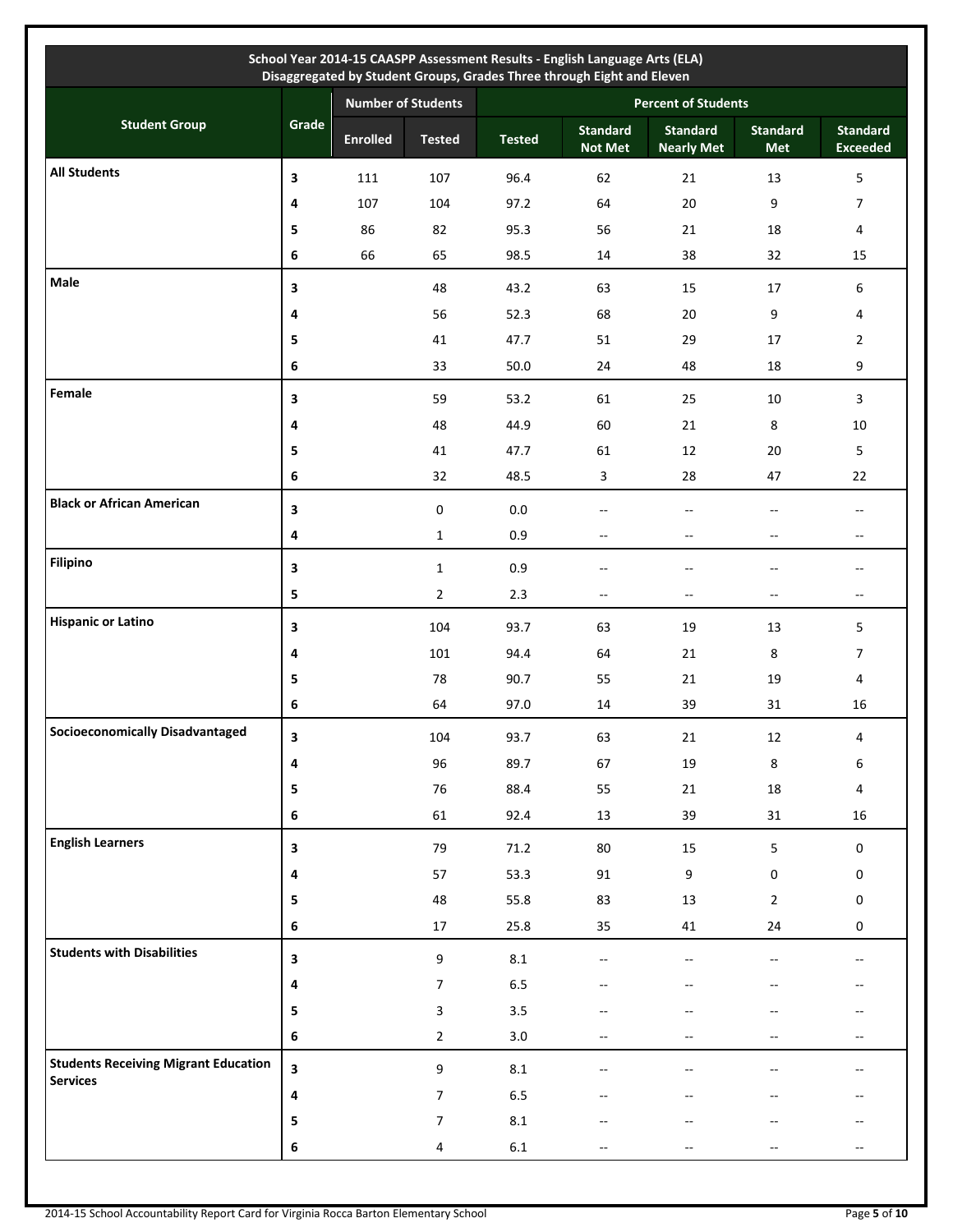| School Year 2014-15 CAASPP Assessment Results - English Language Arts (ELA)<br>Disaggregated by Student Groups, Grades Three through Eight and Eleven |       |                           |               |                            |                                   |                                      |                               |                                    |  |
|-------------------------------------------------------------------------------------------------------------------------------------------------------|-------|---------------------------|---------------|----------------------------|-----------------------------------|--------------------------------------|-------------------------------|------------------------------------|--|
|                                                                                                                                                       |       | <b>Number of Students</b> |               | <b>Percent of Students</b> |                                   |                                      |                               |                                    |  |
| <b>Student Group</b>                                                                                                                                  | Grade | <b>Enrolled</b>           | <b>Tested</b> | <b>Tested</b>              | <b>Standard</b><br><b>Not Met</b> | <b>Standard</b><br><b>Nearly Met</b> | <b>Standard</b><br><b>Met</b> | <b>Standard</b><br><b>Exceeded</b> |  |
| <b>Foster Youth</b>                                                                                                                                   | 3     |                           |               |                            | --                                |                                      |                               |                                    |  |
|                                                                                                                                                       | 4     |                           |               |                            | --                                |                                      |                               |                                    |  |
|                                                                                                                                                       | 5     |                           | --            |                            | --                                |                                      |                               | --                                 |  |
|                                                                                                                                                       | 6     |                           | --            |                            | --                                |                                      |                               | --                                 |  |

Double dashes (--) appear in the table when the number of students is ten or less, either because the number of students in this category is too small for statistical accuracy or to protect student privacy. The number of students tested includes students that did not receive a score; however, the number of students tested is not the number that was used to calculate the achievement level percentages. The achievement level percentages are calculated using students with scores.

| School Year 2014-15 CAASPP Assessment Results - Mathematics<br>Disaggregated by Student Groups, Grades Three through Eight and Eleven |       |                 |                    |                            |                                   |                                      |                               |                                    |  |
|---------------------------------------------------------------------------------------------------------------------------------------|-------|-----------------|--------------------|----------------------------|-----------------------------------|--------------------------------------|-------------------------------|------------------------------------|--|
|                                                                                                                                       |       |                 | Number of Students | <b>Percent of Students</b> |                                   |                                      |                               |                                    |  |
| <b>Student Group</b>                                                                                                                  | Grade | <b>Enrolled</b> | <b>Tested</b>      | <b>Tested</b>              | <b>Standard</b><br><b>Not Met</b> | <b>Standard</b><br><b>Nearly Met</b> | <b>Standard</b><br><b>Met</b> | <b>Standard</b><br><b>Exceeded</b> |  |
| <b>All Students</b>                                                                                                                   | 3     | 111             | 109                | 98.2                       | 56                                | 30                                   | 13                            | $\mathbf{1}$                       |  |
|                                                                                                                                       | 4     | 107             | 105                | 98.1                       | 62                                | 29                                   | 10                            | $\mathbf 0$                        |  |
|                                                                                                                                       | 5     | 86              | 86                 | 100.0                      | 63                                | 28                                   | 3                             | 5                                  |  |
|                                                                                                                                       | 6     | 66              | 65                 | 98.5                       | 28                                | 52                                   | 14                            | 6                                  |  |
| Male                                                                                                                                  | 3     |                 | 50                 | 45.0                       | 46                                | 38                                   | 14                            | $\overline{2}$                     |  |
|                                                                                                                                       | 4     |                 | 56                 | 52.3                       | 64                                | 27                                   | 9                             | 0                                  |  |
|                                                                                                                                       | 5     |                 | 42                 | 48.8                       | 60                                | 29                                   | 5                             | 5                                  |  |
|                                                                                                                                       | 6     |                 | 33                 | 50.0                       | 45                                | 42                                   | 9                             | 3                                  |  |
| Female                                                                                                                                | 3     |                 | 59                 | 53.2                       | 64                                | 24                                   | 12                            | 0                                  |  |
|                                                                                                                                       | 4     |                 | 49                 | 45.8                       | 59                                | 31                                   | 10                            | 0                                  |  |
|                                                                                                                                       | 5     |                 | 44                 | 51.2                       | 66                                | 27                                   | $\overline{2}$                | 5                                  |  |
|                                                                                                                                       | 6     |                 | 32                 | 48.5                       | 9                                 | 63                                   | 19                            | 9                                  |  |
| <b>Black or African American</b>                                                                                                      | 3     |                 | $\pmb{0}$          | $0.0\,$                    | $-$                               | $\sim$                               | $\overline{a}$                | $-$                                |  |
|                                                                                                                                       | 4     |                 | $\mathbf{1}$       | 0.9                        | $\overline{a}$                    | $\overline{a}$                       | Ξ.                            | --                                 |  |
| <b>Filipino</b>                                                                                                                       | 3     |                 | $\overline{2}$     | $1.8\,$                    | ÷.                                | ÷.                                   | ÷.                            | $-$                                |  |
|                                                                                                                                       | 5     |                 | 3                  | 3.5                        | $\overline{\phantom{a}}$          | $\overline{\phantom{a}}$             | Ξ.                            | $\qquad \qquad -$                  |  |
| <b>Hispanic or Latino</b>                                                                                                             | 3     |                 | 105                | 94.6                       | 56                                | 30                                   | 13                            | $\mathbf{1}$                       |  |
|                                                                                                                                       | 4     |                 | 101                | 94.4                       | 62                                | 28                                   | 10                            | 0                                  |  |
|                                                                                                                                       | 5     |                 | 81                 | 94.2                       | 62                                | 28                                   | 4                             | 5                                  |  |
|                                                                                                                                       | 6     |                 | 64                 | 97.0                       | 28                                | 52                                   | 14                            | 6                                  |  |
| <b>Socioeconomically Disadvantaged</b>                                                                                                | 3     |                 | 105                | 94.6                       | 57                                | 30                                   | 12                            | $\mathbf{1}$                       |  |
|                                                                                                                                       | 4     |                 | 96                 | 89.7                       | 61                                | 29                                   | 9                             | 0                                  |  |
|                                                                                                                                       | 5     |                 | 79                 | 91.9                       | 61                                | 29                                   | 4                             | 5                                  |  |
|                                                                                                                                       | 6     |                 | 61                 | 92.4                       | 26                                | 52                                   | 15                            | $\overline{7}$                     |  |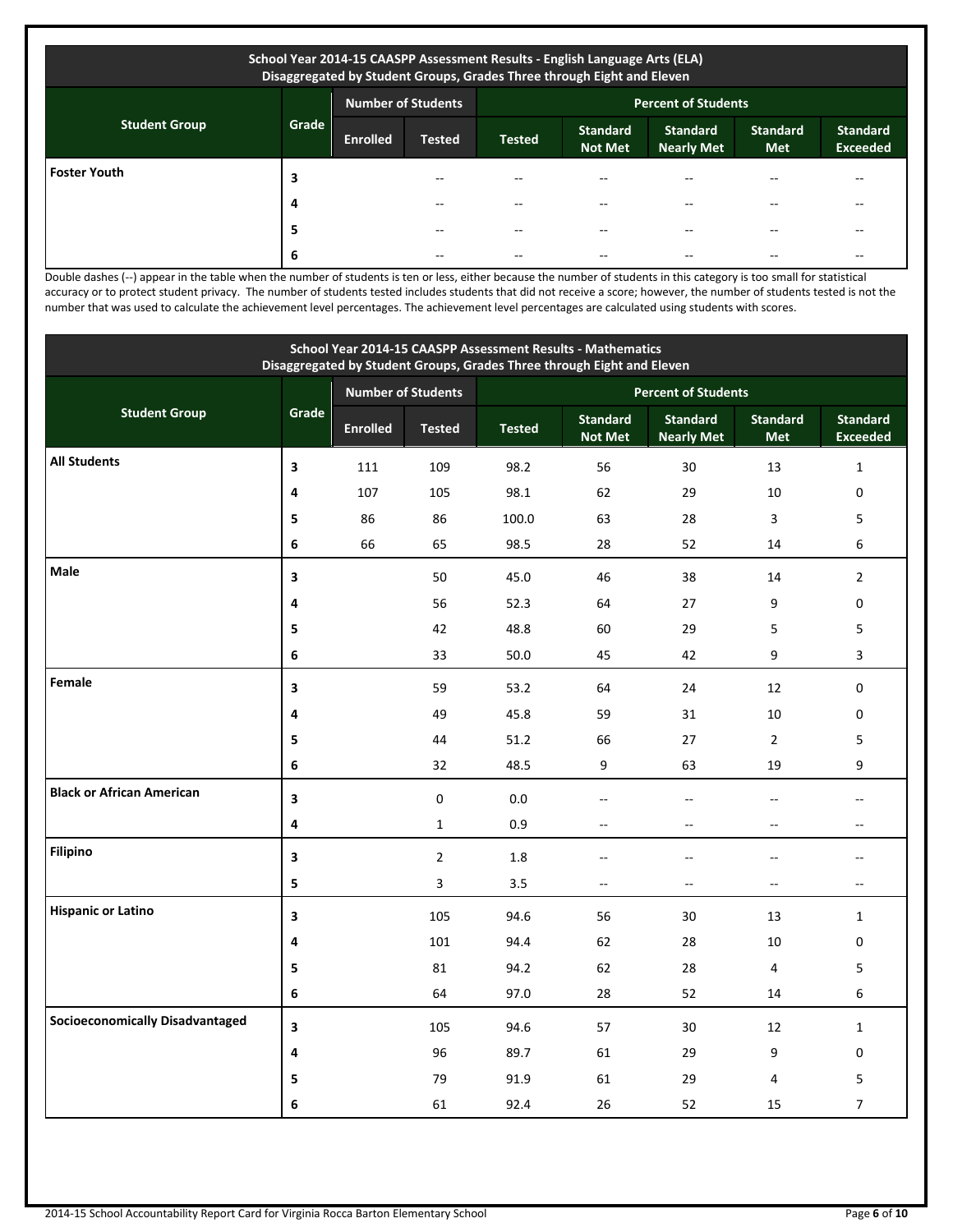| School Year 2014-15 CAASPP Assessment Results - Mathematics<br>Disaggregated by Student Groups, Grades Three through Eight and Eleven |       |                 |                           |                            |                                   |                                      |                               |                                    |  |
|---------------------------------------------------------------------------------------------------------------------------------------|-------|-----------------|---------------------------|----------------------------|-----------------------------------|--------------------------------------|-------------------------------|------------------------------------|--|
|                                                                                                                                       |       |                 | <b>Number of Students</b> | <b>Percent of Students</b> |                                   |                                      |                               |                                    |  |
| <b>Student Group</b>                                                                                                                  | Grade | <b>Enrolled</b> | <b>Tested</b>             | <b>Tested</b>              | <b>Standard</b><br><b>Not Met</b> | <b>Standard</b><br><b>Nearly Met</b> | <b>Standard</b><br><b>Met</b> | <b>Standard</b><br><b>Exceeded</b> |  |
| <b>English Learners</b>                                                                                                               | 3     |                 | 80                        | 72.1                       | 71                                | 25                                   | 4                             | $\mathbf 0$                        |  |
|                                                                                                                                       | 4     |                 | 58                        | 54.2                       | 79                                | 19                                   | $\overline{2}$                | 0                                  |  |
|                                                                                                                                       | 5     |                 | 50                        | 58.1                       | 88                                | 12                                   | 0                             | $\mathbf 0$                        |  |
|                                                                                                                                       | 6     |                 | 17                        | 25.8                       | 59                                | 41                                   | 0                             | 0                                  |  |
| <b>Students with Disabilities</b>                                                                                                     | 3     |                 | 9                         | 8.1                        |                                   |                                      |                               |                                    |  |
|                                                                                                                                       | 4     |                 | 7                         | 6.5                        | $\sim$                            | $\sim$                               |                               |                                    |  |
|                                                                                                                                       | 5     |                 | 3                         | 3.5                        |                                   | $\overline{\phantom{a}}$             | --                            |                                    |  |
|                                                                                                                                       | 6     |                 | $\overline{2}$            | 3.0                        | $-\,$                             | $-$                                  | $- -$                         | $\overline{\phantom{m}}$           |  |
| <b>Students Receiving Migrant Education</b><br><b>Services</b>                                                                        | 3     |                 | 10                        | 9.0                        |                                   | $\overline{\phantom{a}}$             | --                            |                                    |  |
|                                                                                                                                       | 4     |                 | 7                         | 6.5                        |                                   | $\overline{\phantom{a}}$             | --                            |                                    |  |
|                                                                                                                                       | 5     |                 | 9                         | 10.5                       | --                                |                                      | --                            |                                    |  |
|                                                                                                                                       | 6     |                 | 4                         | 6.1                        | $\overline{\phantom{a}}$          | $\overline{\phantom{a}}$             | $-$                           | $- -$                              |  |
| <b>Foster Youth</b>                                                                                                                   | 3     |                 | --                        | --                         | --                                | $\sim$                               | $-$                           |                                    |  |
|                                                                                                                                       | 4     |                 |                           | --                         |                                   | $-$                                  | --                            |                                    |  |
|                                                                                                                                       | 5     |                 |                           | --                         |                                   |                                      | --                            |                                    |  |
|                                                                                                                                       | 6     |                 |                           |                            |                                   |                                      |                               | --                                 |  |

Double dashes (--) appear in the table when the number of students is ten or less, either because the number of students in this category is too small for statistical accuracy or to protect student privacy. The number of students tested includes students that did not receive a score; however, the number of students tested is not the number that was used to calculate the achievement level percentages. The achievement level percentages are calculated using students with scores.

# **C. Engagement**

# **State Priority: Parental Involvement**

The SARC provides the following information relevant to the Parental Involvement State Priority (Priority 3):

• Efforts the school district makes to seek parent input in making decisions for the school district and each schoolsite.

# **Opportunities for Parental Involvement**

Virginia Rocca Barton parents serve on our School Site Council and ELAC. They help us make decisions about what is best for our school. We ask all parents to come to Back-to-School Night in the fall and Open House in the spring. Parents have the opportunity to participate in our Coffee Klatches which meet twice a month. We also have a Parent Patrol Program, which consists of parents who are trained as volunteers in order to promote safety on campus. We have an annual "Grandparents Day" in which grandparents are brought in as guests and they read to their grandchildren. We have parent-teacher conferences in November and March. We have family functions each year that promote community participation, such as educational fund-raisers, fall and winter programs, PTO, and Family Reading Night. Parents are also welcome to visit their children's classrooms. If you are interested in participating in any of the parent involvement opportunities at the school, please contact Alberto Jaramillo, Principal, at (831) 753-5770.

# **State Priority: School Climate**

- The SARC provides the following information relevant to the School Climate State Priority (Priority 6):
- Pupil suspension rates, pupil expulsion rates; and other local measures on the sense of safety.

# **School Safety Plan**

The last revision of our school Emergency Preparedness Plan includes procedures for emergencies, exit routes, and inventories of emergency supplies. We make the plan available in the school office and it is reviewed with all staff at our first staff meeting. Monthly drills take place for fire, earthquake, and lockdowns. Emergency preparedness trainings for all staff members take place annually.

Campus supervisors monitor the school grounds before and after school, at recess, and at lunchtime. Additionally, at recess, two teachers and two supervisors provide yard duty supervision. Teachers regularly review the rules for safe, responsible behavior. All visitors are required to sign in at the office, where they receive a visitor's badge. Along with this we also have our Parent Patrol, whom help with the supervision of our students and campus. They make sure that all visitors do have their visitors pass before going on campus.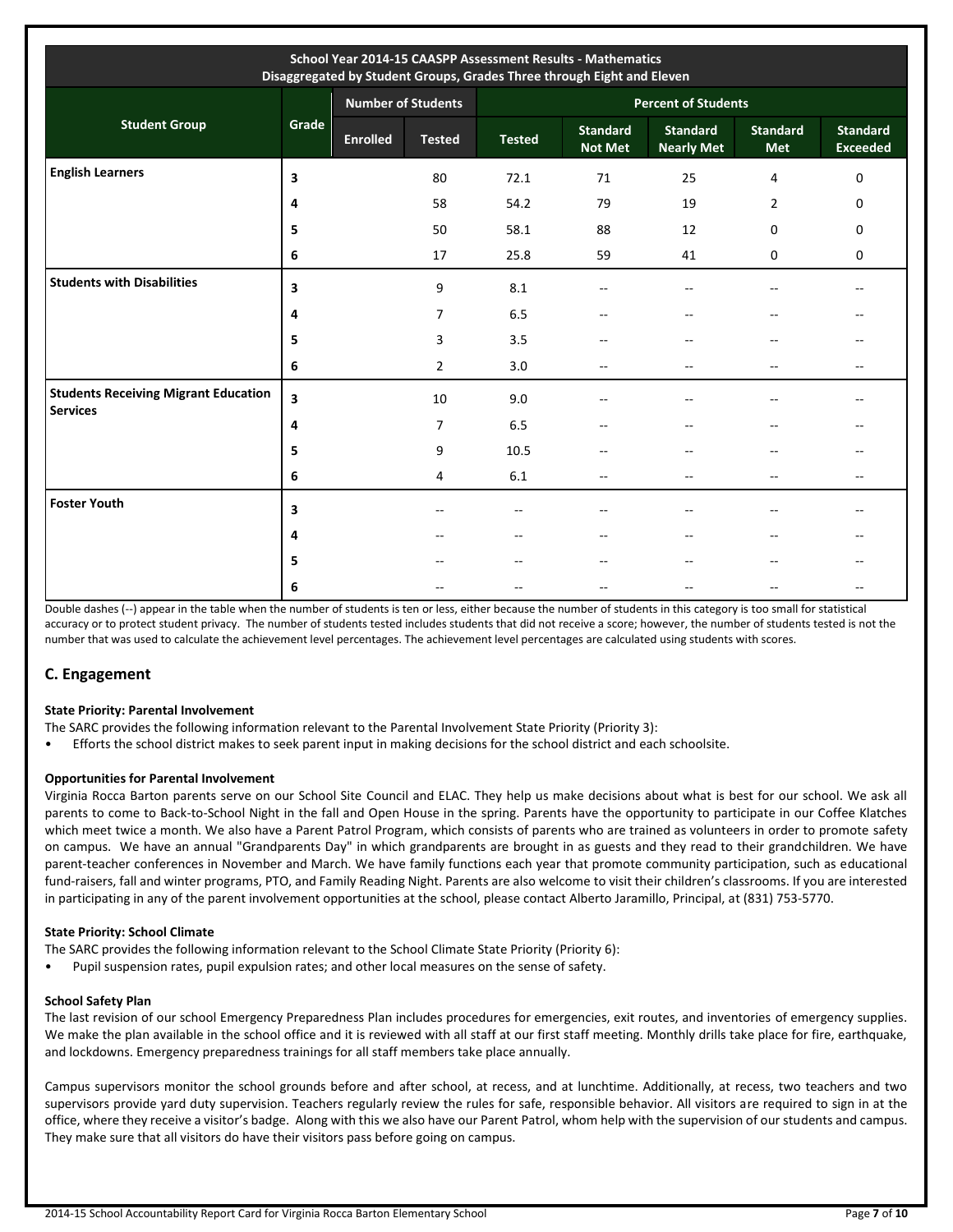| <b>Suspensions and Expulsions</b> |         |         |         |  |  |  |  |  |
|-----------------------------------|---------|---------|---------|--|--|--|--|--|
| <b>School</b>                     | 2012-13 | 2013-14 | 2014-15 |  |  |  |  |  |
| <b>Suspensions Rate</b>           | 1.16    | 2.88    | 0.85    |  |  |  |  |  |
| <b>Expulsions Rate</b>            | 0.00    | 0.00    | 0.00    |  |  |  |  |  |
| <b>District</b>                   | 2012-13 | 2013-14 | 2014-15 |  |  |  |  |  |
| <b>Suspensions Rate</b>           | 2.05    | 1.92    | 1.10    |  |  |  |  |  |
| <b>Expulsions Rate</b>            | 0.00    | 0.00    | 0.00    |  |  |  |  |  |
| <b>State</b>                      | 2012-13 | 2013-14 | 2014-15 |  |  |  |  |  |
| <b>Suspensions Rate</b>           | 5.07    | 4.36    | 3.80    |  |  |  |  |  |
| <b>Expulsions Rate</b>            | 0.13    | 0.10    | 0.09    |  |  |  |  |  |

# **D. Other SARC Information**

The information in this section is required to be in the SARC but is not included in the state priorities for LCFF.

| 2014-15 Adequate Yearly Progress Overall and by Criteria |                    |                 |              |  |  |  |  |  |  |
|----------------------------------------------------------|--------------------|-----------------|--------------|--|--|--|--|--|--|
| <b>AYP Criteria</b>                                      | <b>School</b>      | <b>District</b> | <b>State</b> |  |  |  |  |  |  |
| <b>English Language Arts</b>                             |                    |                 |              |  |  |  |  |  |  |
| <b>Met Participation Rate</b>                            | Yes                | Yes             | <b>Yes</b>   |  |  |  |  |  |  |
| Met Percent Proficient                                   | N/A<br>N/A         |                 | N/A          |  |  |  |  |  |  |
|                                                          | <b>Mathematics</b> |                 |              |  |  |  |  |  |  |
| <b>Met Participation Rate</b>                            | Yes                | Yes             | <b>Yes</b>   |  |  |  |  |  |  |
| <b>Met Percent Proficient</b>                            | N/A                | N/A             | N/A          |  |  |  |  |  |  |
| Made AYP Overall                                         | Yes                | Yes             | Yes          |  |  |  |  |  |  |
| <b>Met Attendance Rate</b>                               | Yes                | Yes             | Yes          |  |  |  |  |  |  |
| <b>Met Graduation Rate</b>                               | N/A                | N/A             | Yes          |  |  |  |  |  |  |

| 2015-16 Federal Intervention Program                |               |                 |  |  |  |  |
|-----------------------------------------------------|---------------|-----------------|--|--|--|--|
| <b>Indicator</b>                                    | <b>School</b> | <b>District</b> |  |  |  |  |
| <b>Program Improvement Status</b>                   | Not in PI     | In PI           |  |  |  |  |
| <b>First Year of Program Improvement</b>            |               | 2004-2005       |  |  |  |  |
| Year in Program Improvement                         |               | Year 3          |  |  |  |  |
| Number of Schools Currently in Program Improvement  |               |                 |  |  |  |  |
| Percent of Schools Currently in Program Improvement | 66.7          |                 |  |  |  |  |

|       | Average Class Size and Class Size Distribution (Elementary) |         |         |  |          |  |                                                                         |                              |   |       |  |  |
|-------|-------------------------------------------------------------|---------|---------|--|----------|--|-------------------------------------------------------------------------|------------------------------|---|-------|--|--|
|       |                                                             |         |         |  |          |  |                                                                         | <b>Number of Classrooms*</b> |   |       |  |  |
|       | <b>Average Class Size</b>                                   |         |         |  | $1 - 20$ |  | 21-32                                                                   |                              |   | $33+$ |  |  |
| Grade | 2012-13                                                     | 2013-14 | 2014-15 |  |          |  | 2012-13 2013-14 2014-15 2012-13 2013-14 2014-15 2012-13 2013-14 2014-15 |                              |   |       |  |  |
| К     | 26                                                          | 29      | 30      |  |          |  | 4                                                                       | 4                            | 5 |       |  |  |
|       | 31                                                          | 27      | 28      |  |          |  | 5                                                                       | 4                            | 4 |       |  |  |
| 2     | 28                                                          | 29      | 27      |  |          |  | 4                                                                       | 4                            | 4 |       |  |  |
| з     | 31                                                          | 27      | 22      |  |          |  | 3                                                                       | 4                            | 5 |       |  |  |
| 4     | 26                                                          | 28      | 25      |  |          |  | 3                                                                       | 3                            | 4 |       |  |  |
| 5     | 27                                                          | 33      | 24      |  |          |  | 3                                                                       |                              | 4 |       |  |  |
| 6     | 26                                                          | 25      | 31      |  |          |  | 3                                                                       | 3                            |   |       |  |  |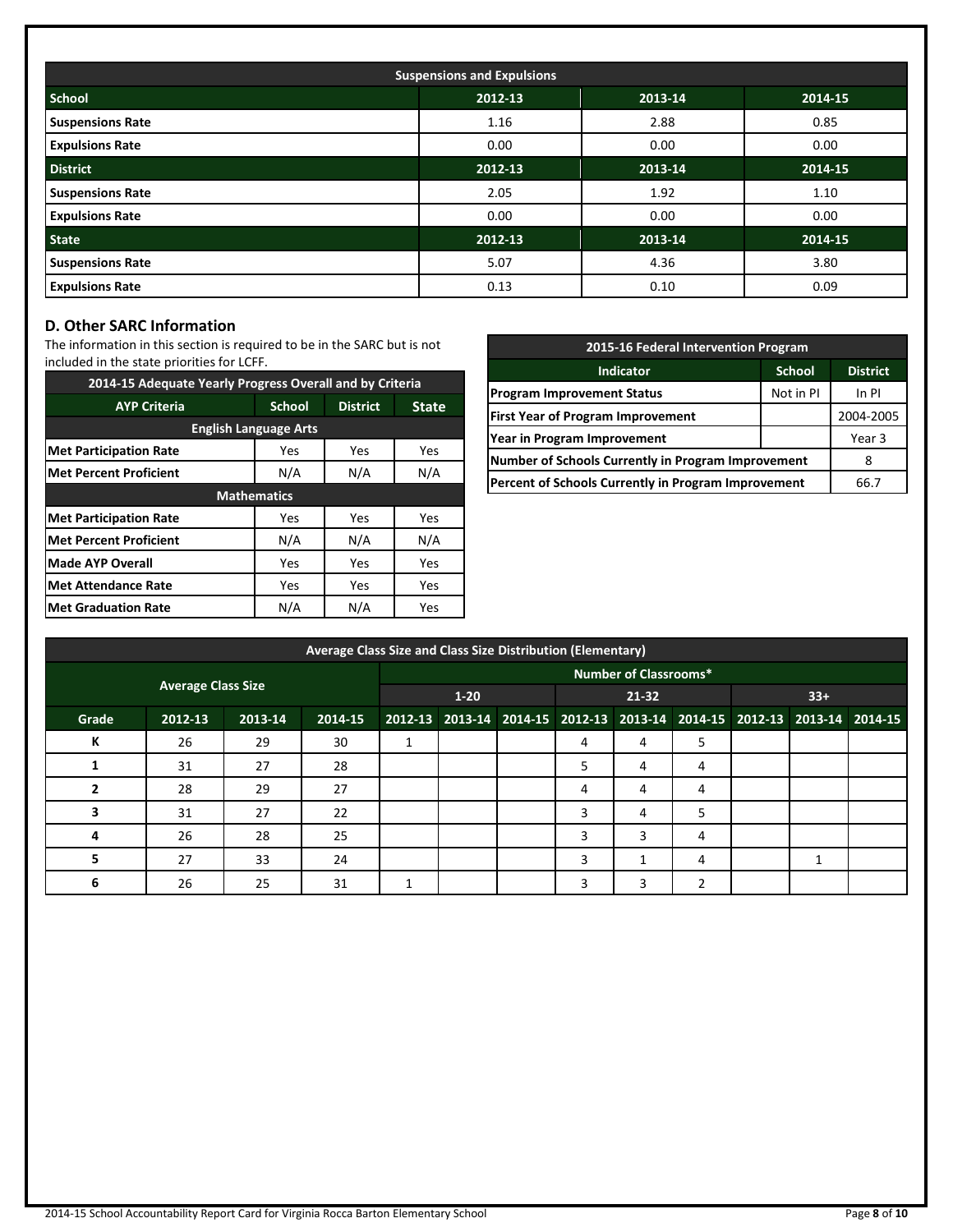## **Academic Counselors and Other Support Staff at this School**

| <b>Number of Full-Time Equivalent (FTE)</b>        |  |  |  |  |  |  |
|----------------------------------------------------|--|--|--|--|--|--|
| Ω                                                  |  |  |  |  |  |  |
|                                                    |  |  |  |  |  |  |
|                                                    |  |  |  |  |  |  |
| .5                                                 |  |  |  |  |  |  |
| .5                                                 |  |  |  |  |  |  |
| Ω                                                  |  |  |  |  |  |  |
| O                                                  |  |  |  |  |  |  |
| .5                                                 |  |  |  |  |  |  |
|                                                    |  |  |  |  |  |  |
|                                                    |  |  |  |  |  |  |
| <b>Average Number of Students per Staff Member</b> |  |  |  |  |  |  |
|                                                    |  |  |  |  |  |  |

**Academic Counselor** 0

One Full Time Equivalent (FTE) equals one staff member working full time; one FTE could also represent two staff members who each work 50 percent of full time.

| FY 2013-14 Teacher and Administrative Salaries |                                  |                                                                  |  |  |  |  |  |  |
|------------------------------------------------|----------------------------------|------------------------------------------------------------------|--|--|--|--|--|--|
| Category                                       | <b>District</b><br><b>Amount</b> | <b>State Average for</b><br><b>Districts In Same</b><br>Category |  |  |  |  |  |  |
| <b>Beginning Teacher Salary</b>                | \$38,876                         | \$43,091                                                         |  |  |  |  |  |  |
| <b>Mid-Range Teacher Salary</b>                | \$63,212                         | \$70,247                                                         |  |  |  |  |  |  |
| <b>Highest Teacher Salary</b>                  | \$87,106                         | \$89,152                                                         |  |  |  |  |  |  |
| <b>Average Principal Salary (ES)</b>           | \$102,512                        | \$112,492                                                        |  |  |  |  |  |  |
| <b>Average Principal Salary (MS)</b>           |                                  | \$116,021                                                        |  |  |  |  |  |  |
| <b>Average Principal Salary (HS)</b>           |                                  | \$117,511                                                        |  |  |  |  |  |  |
| <b>Superintendent Salary</b>                   | \$180,000                        | \$192,072                                                        |  |  |  |  |  |  |
| <b>Percent of District Budget</b>              |                                  |                                                                  |  |  |  |  |  |  |
| <b>Teacher Salaries</b>                        | 38%                              | 41%                                                              |  |  |  |  |  |  |
| <b>Administrative Salaries</b>                 | 6%                               | 6%                                                               |  |  |  |  |  |  |

\* For detailed information on salaries, see the CDE Certificated Salaries & Benefits webpage a[t www.cde.ca.gov/ds/fd/cs/.](http://www.cde.ca.gov/ds/fd/cs/)

# **Types of Services Funded**

During the 2014-15 school year, the following priorities were supported with monies allocated to the school:

- 2 Reading Intervention Teachers (primary grade and upper grade)
- Books for classroom libraries
- Americorps Literacy Tutors
- Sticks and Stones Counselor
- ELD Academy
- Teacher Collaboration Days for grade level planning
- Guided Language Acquisition Design
- Kinder Bridge Program
- Technology Resources
- **Field Trips**

# **Professional Development provided for Teachers**

The major areas of professional development for teachers in 2014-2015 included the following:

- Standards-based planning for instruction, learning and assessment
- **Explicit Direct Instruction**
- Bilingual Transference (for teachers facilitating Alternative Bilingual Education classes)
- Side by Side (for teachers facilitating Structured English Immersion classes)
- Lesson Design and Engagement
- Coaching Cycles (for Academic Coaches)
- Teaching to the Math standards (primary grade teachers)
- PBIS
- Restorative Justice
- **GLAD Training**
- Grade Level Team (GLT) release time

GuidedLanguage Acquisition Design (GLAD) Training

Professional development was delivered through grade level sessions during regular work days with release time for classroom teachers.

Teachers were supported during implementation by the site's Academic Coach.

| FY 2013-14 Expenditures Per Pupil and School Site Teacher Salaries |                                                 |                                          |         |          |  |  |  |  |
|--------------------------------------------------------------------|-------------------------------------------------|------------------------------------------|---------|----------|--|--|--|--|
|                                                                    |                                                 | <b>Expenditures Per Pupil</b>            |         |          |  |  |  |  |
| <b>Level</b>                                                       | Total                                           | <b>Unrestricted</b><br><b>Restricted</b> |         |          |  |  |  |  |
| <b>School Site</b>                                                 | \$4,178                                         | \$655                                    | \$3,523 | \$66,778 |  |  |  |  |
| <b>District</b>                                                    |                                                 |                                          | \$5,549 | \$66,202 |  |  |  |  |
| <b>State</b>                                                       |                                                 |                                          | \$5,348 | \$72,993 |  |  |  |  |
|                                                                    | <b>Percent Difference: School Site/District</b> | $-36.5$                                  | 3.0     |          |  |  |  |  |
|                                                                    | Percent Difference: School Site/ State          | $-24.9$                                  | $-5.7$  |          |  |  |  |  |

Cells with  $\blacklozenge$  do not require data.